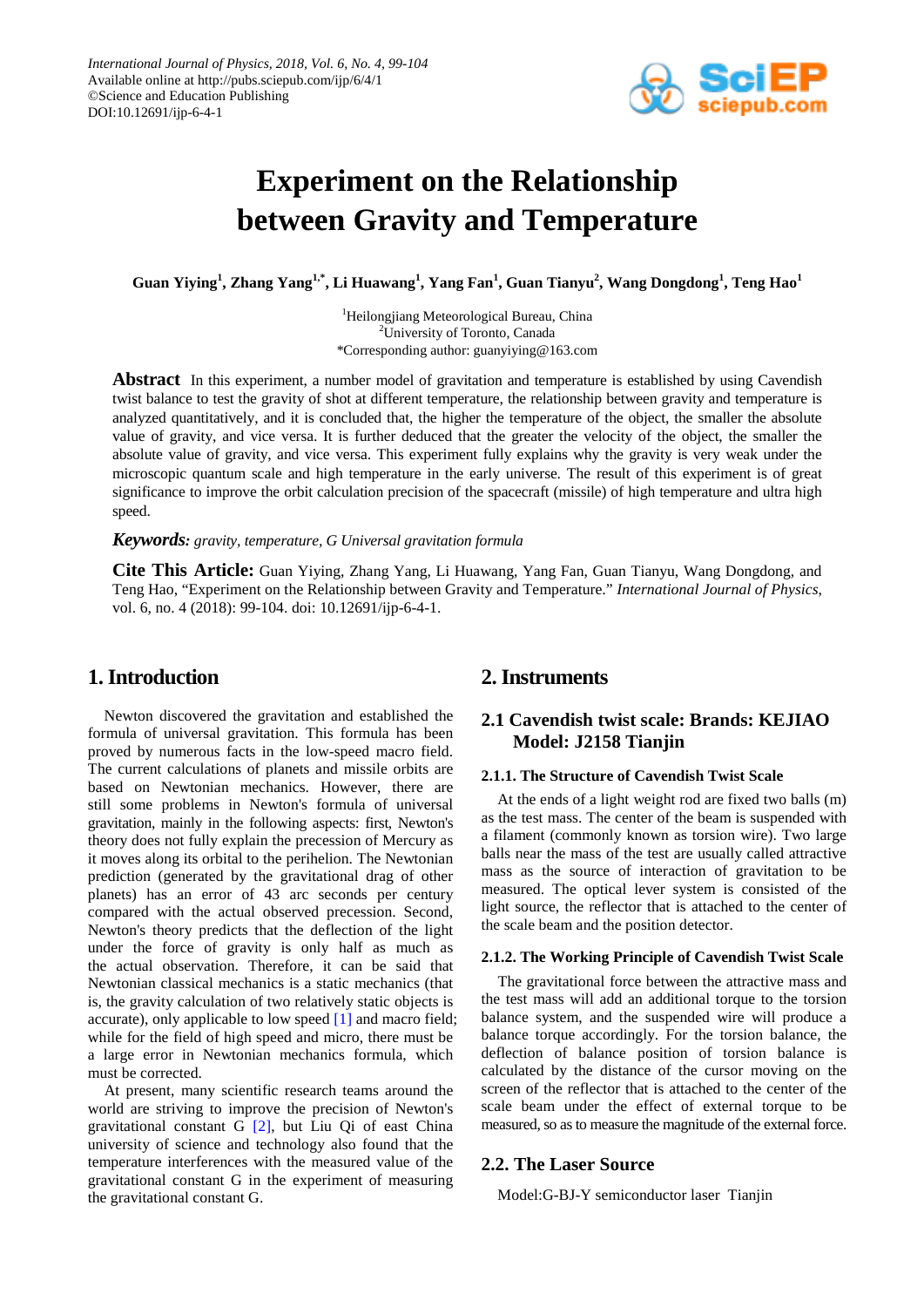

Figure 1. The plan schematic diagram of the principle of Cavendish twist scale

### **2.3. Thermometer**

Brand: MATTEL, Model: MT350, Measuring range: -50°C-350°C

#### **2.4. Electrostatic instrument**

Brand: SIMCO, Model: FMX-004, Measuring range: 0-30KV

#### **2.5. Laser range finder**

Brand: SNDWAY, Model:SW-40

- 2.6. Two shots: the mass of each shot  $m_a$ : 1.5kg
- 2.7. Insulation cup  $m_b$ : Each mass is 179g

### **3. Experimental Preparation**

3.1 Determine the center of the cursor (Then no longer adjust the center of the cursor throughout the experiment)

When the shot is not placed, the mean value of the center point of the cursor swing is 35 cm on the coordinate paper, which is designated as the center of the cursor.

3.2 Measuring ambient temperature:18.4°C

3.3 Determine the corresponding distance

3.3.1 The distance between Cavendish twist scale and whiteboard L: 3.142m

3.3.2 The distance between large shot and small shot  $R:6.65cm$ 

3.3.3 The cantilever of twist scale  $d:5.0*10<sup>-2</sup>m$ 

3.4 After placing two shots, the cursor swing period t:9min34s

3.5 Static electricity test: The static electricity of twist scales: 0.03V, large shot A: 0.07V large shot B: 0.08V

### **4. Experimental Procedure**

(1) Put two large shots into the freezer and freeze for thirty minutes.

(2) Take out the two cold shots from the freezer and place them in the same insulation cup, then they are placed at A and B, respectively.

(3) Determine the movement position of cursor every minute until the cursor is stable and no more change.

(4) Take out two large shots, measure the temperature of the two balls at that time, and then put them into boiled water for thirty minutes.

(5) Place two hot shots in two insulation cups with the same mass (the insulation cup for the hot ball is the same as that for the cold ball). and palce them at A and B, respectively.

(6) Determine the movement position of cursor every minute, until the cursor no longer changes.

(7) Take out two shots and measure the temperature of the two balls.

### **5. Experimental Data Analysis**

Due to the inertial oscillation of the Cavendish scale, if only single cycle of data is used, it is obvious that there is no regularity. Therefore, we use the statistical method of periodic average, ie, the average value of the swing amplitude of one cursor is chosen for per cycle (the minimum plus maximum is divided by 2) , so this data is relatively stable and it is easy to find out the rules of data.

Through the formula:

$$
F_r = \frac{\pi^2 (m_q + m_b) ds}{t^2 L} \tag{1}
$$

Calculate the actual measured gravitational values and summarize them in [Table 1:](#page-2-0)

(1) Consider that this experiment is carried out in a closed room (the doors and windows are closed, so there is no strong, continuous air flow that will have influence on the experiment. As for the occasional walks of personnel, because the walking time is short (it took 5 hours compared with this experiment),and the analytical data is the average of each vibration period, so, The possible effects of occasional walking (or other accidental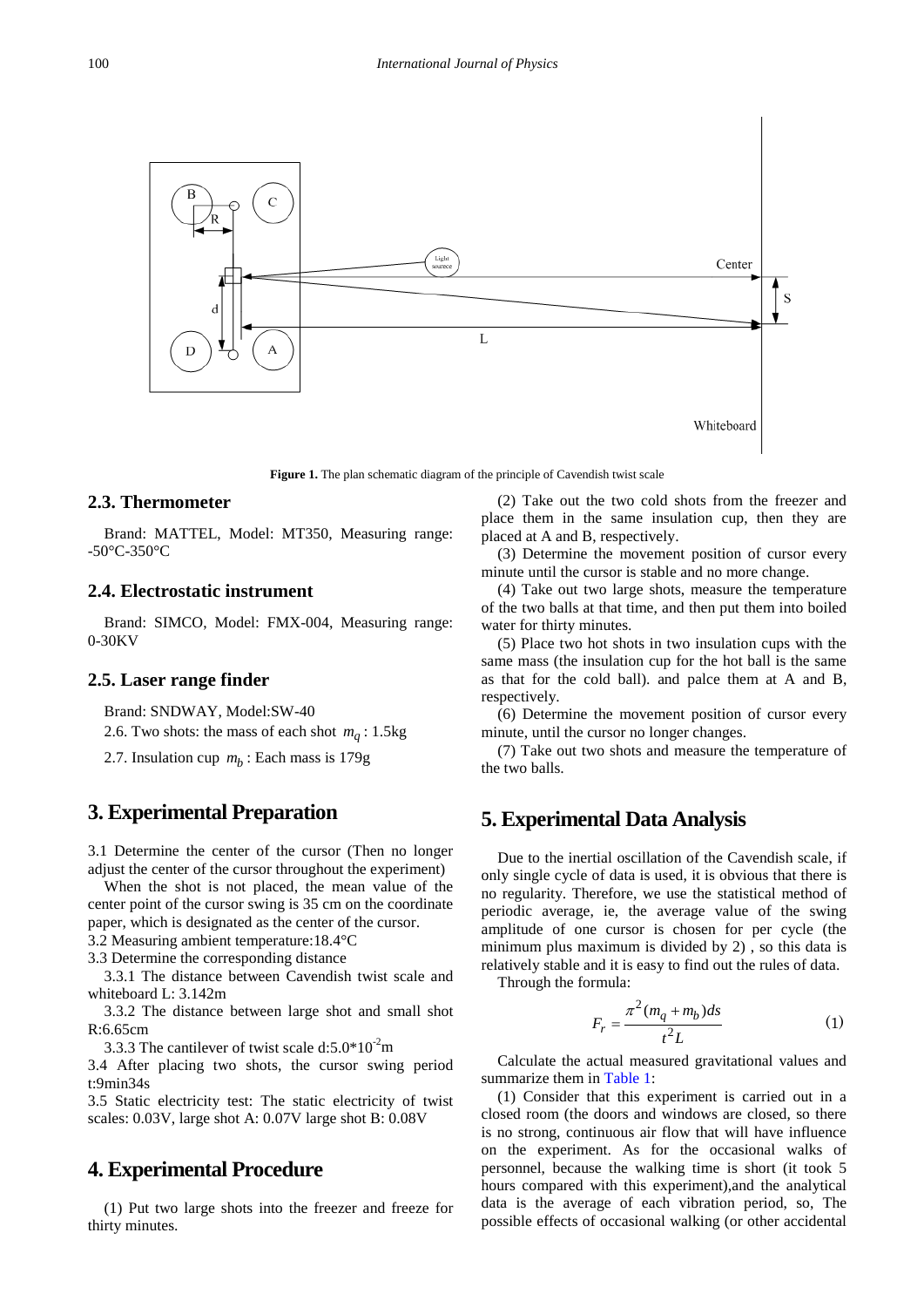factors) can also be filtered out by the use of periodic averages in the analysis data. Therefore, in this experiment, the same shot in the same place (the experiment was always in the same room) produced different gravitational values, which could only be related to the temperature of the shot.

(2) The first set of data in [Table 1](#page-2-0) shows a large "repulsion" (the absolute value of negative gravity is very large). After looking at the video, it turns out that the two insulation cups were placed at C, D position initially by experiment personnel (with cold shots) on the table. , and then immediately put them at A, B position. Because the gravitational force generated when the thermos cup is placed at C, D position exactly corresponds to the "repulsion" generated at the A, B position, therefore, the first set of data in [Table 1](#page-2-0) shows that there is a strong "repulsion" phenomenon. This strong "repulsion" phenomenon did not reappear in the second cold ball experiment.

(3) Both, the measured gravitation value increases with the rise of temperature in the cold ball experiment, and t, the gravitation value decreases with the reduce of temperature in the hot ball experimen, which are caused by the inertia of the torsion scale swing, and it is not a true reflection of the relationship between gravity and temperature.

(4) The relationship between gravity and temperature is truly reflected only by the value after the swing stabilization of the two times of cold ball experiments and the swing stabilization of the first hot ball experiment. As shown in [Table 4.](#page-4-0)

**Table 1. Data consolidation of cursor movement per minute - after adding two cold shots for the first time**

<span id="page-2-0"></span>

| Experiment time: at 10:20 on March 29<br>Experimental site: Dandong City, Liaoning Province                                                                                                                                        |                                 |                             |                            |                                                                    |                                     |                          |                                                              |                                              |
|------------------------------------------------------------------------------------------------------------------------------------------------------------------------------------------------------------------------------------|---------------------------------|-----------------------------|----------------------------|--------------------------------------------------------------------|-------------------------------------|--------------------------|--------------------------------------------------------------|----------------------------------------------|
| No. of the period of the cursor swing                                                                                                                                                                                              | swing<br>right limits<br>Cursor | Cursor swing<br>left limits | cursor swing<br>Average of | The distance<br>between the<br>average and<br>the center<br>cursor | Temperature<br><b>Lad</b><br>∢<br>đ | Temperature<br>of B ball | Бщ<br>temperature<br>Average<br><b>B</b> ball<br>A ball<br>đ | gravitational<br>measured<br>Actual<br>value |
| 1(When two balls are not placed.)                                                                                                                                                                                                  | 37                              | 33                          | 35                         | $\Omega$                                                           | 18.9                                | 20.1                     | 19.5                                                         | $\Omega$                                     |
| 1(After placing two cold balls)                                                                                                                                                                                                    | 57.5                            | 37.5                        | 47.5                       | $-12.5$                                                            | $-0.6$                              | $-3$                     | $-1.8$                                                       | $-11.9*10^{-10}$                             |
| $\overline{c}$                                                                                                                                                                                                                     | 45.5                            | 30                          | 37.75                      | $-2.75$                                                            |                                     |                          |                                                              | $-2.618*10^{-10}$                            |
| 3                                                                                                                                                                                                                                  | 42                              | 28                          | 35                         | $\Omega$                                                           |                                     |                          |                                                              | $\Omega$                                     |
| $\overline{4}$                                                                                                                                                                                                                     | 39                              | 26.5                        | 32.75                      | 2.25                                                               |                                     |                          |                                                              | $2.142*10^{-10}$                             |
| 5                                                                                                                                                                                                                                  | 36                              | 21                          | 28.5                       | 6.5                                                                |                                     |                          |                                                              | $6.188*10^{-10}$                             |
| 6                                                                                                                                                                                                                                  | 36                              | 21                          | 28.5                       | 6.5                                                                |                                     |                          |                                                              | $6.188*10-10$                                |
| $\overline{7}$                                                                                                                                                                                                                     | 33                              | 23                          | 28                         | 7                                                                  |                                     |                          |                                                              | $6.664*10-10$                                |
| 8                                                                                                                                                                                                                                  | 30                              | 26                          | 28                         | 7                                                                  | 11.2                                | 12.6                     | 11.9                                                         | $6.664*10^{10}$                              |
| Notes: 1) The value of positive gravity is defined as attractive, and the value of negative gravity is repulsive;<br>The static electricity capacity of A ball: $+ 0.07C$ ; the static electricity capacity of B ball: $+ 0.08C$ ; |                                 |                             |                            |                                                                    |                                     |                          |                                                              |                                              |

Measuring ambient temperature: 18.4°C



Figure 2. One dimensional graph of cursor's mean value for each cycle in the first cold ball experiment



**Figure 3.** Two dimensional graph of cursor's mean value for each cycle in the first cold ball experiment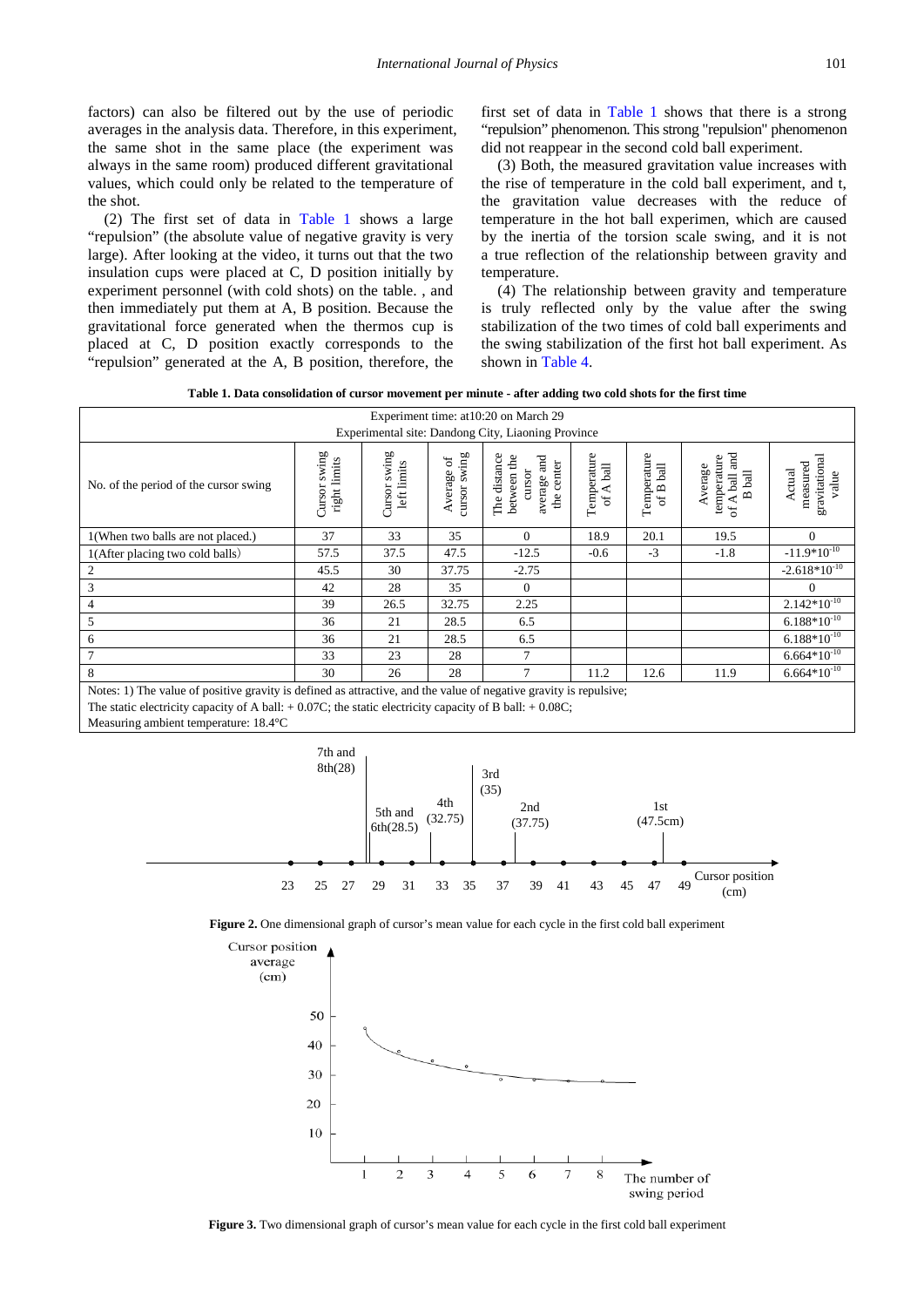

**Figure 4.** Two dimensional graph of measured gravity for each cycle in the first cold ball experiment



| Experiment time: at 12:35 on March 20<br>Experimental site: Dandong City, Liaoning Province                      |                                |                                 |                                |                                                                          |                                                            |                           |                                                            |                                             |
|------------------------------------------------------------------------------------------------------------------|--------------------------------|---------------------------------|--------------------------------|--------------------------------------------------------------------------|------------------------------------------------------------|---------------------------|------------------------------------------------------------|---------------------------------------------|
| the cursor<br>of the<br>period of<br>swing<br>Σó.                                                                | swing left<br>limits<br>Cursor | swing right<br>Cursor<br>limits | ъ<br>cursor<br>swing<br>verage | average and<br>the<br>the center<br>distance<br>cursor<br>between<br>The | Temperatur<br><b>ball</b><br>⋖<br>$\sigma$<br>$\mathbf{o}$ | Temperatur<br>e of B ball | temperature<br>and B ball<br>A ball<br>Average<br>$\sigma$ | gravitationa<br>measured<br>value<br>Actual |
|                                                                                                                  | 5.5                            | 30.5                            | 18                             | 17                                                                       | 60.1                                                       | 56.4                      | 58.25                                                      | $16.184*10^{-10}$                           |
| 2                                                                                                                | 16.5                           | 33                              | 24.75                          | 10.25                                                                    |                                                            |                           |                                                            | $9.758*10-10$                               |
| 3                                                                                                                | 25                             | 34                              | 29.5                           | 5.5                                                                      |                                                            |                           |                                                            | $5.236*10^{-10}$                            |
| $\overline{4}$                                                                                                   | 27.5                           | 38                              | 32.75                          | 2.25                                                                     |                                                            |                           |                                                            | $2.142*10^{-10}$                            |
| 5                                                                                                                | 27                             | 39                              | 33                             | $\overline{c}$                                                           | 23                                                         | 23                        | 23                                                         | $1.904*10^{-10}$                            |
| Notes: 1) The static electricity capacity of A ball: + 0.28C; the static electricity capacity of B ball: + 0.08C |                                |                                 |                                |                                                                          |                                                            |                           |                                                            |                                             |

2) Measuring ambient temperature: 18.3°C



**Figure 5.** Two dimensional graph of measured gravity for each cycle in the first hot ball experiment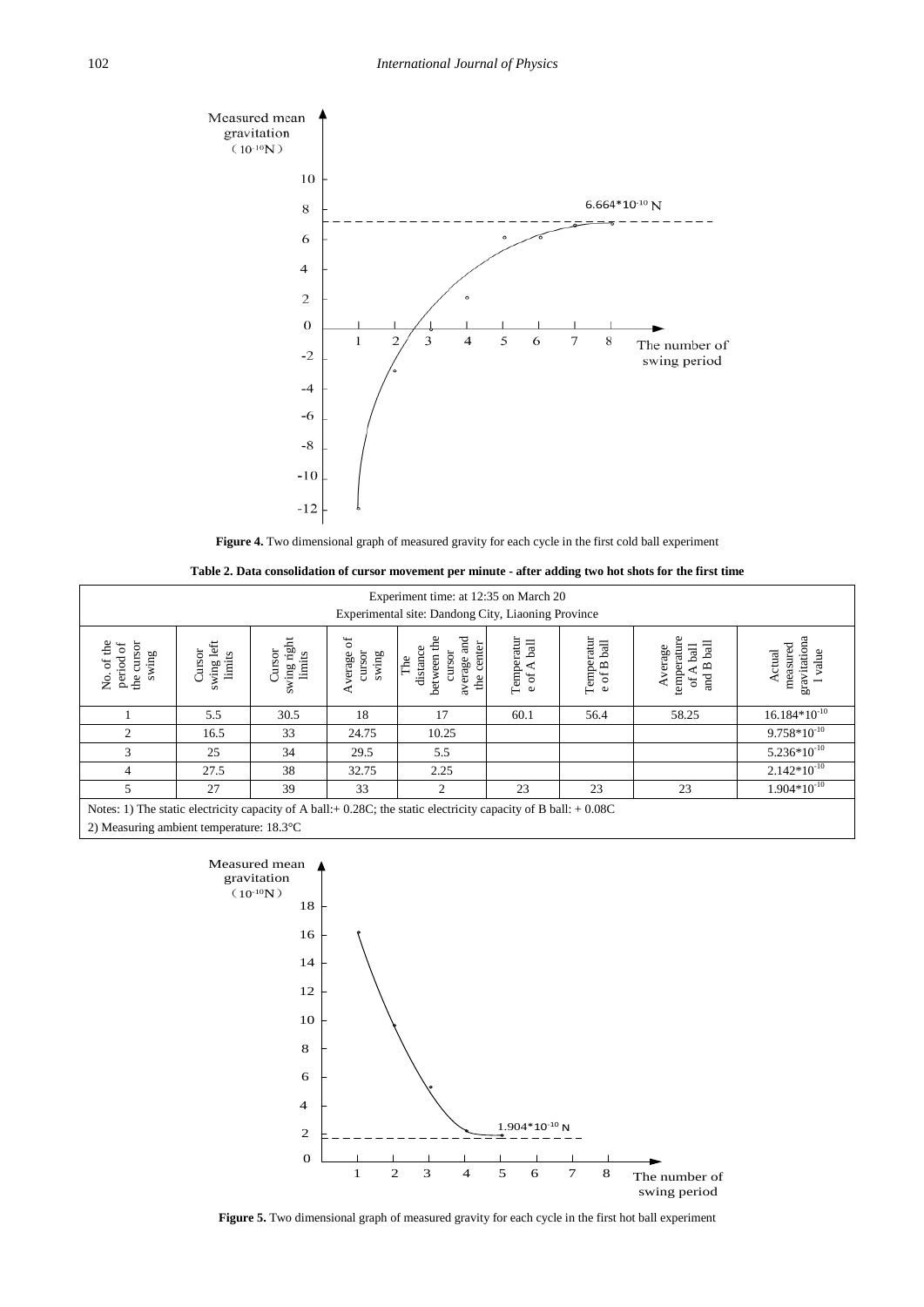**Table 3. Data consolidation of cursor movement per minute -Adding two cold shots for the second time**

| Experiment time: at 15:18 on March 20<br>Experimental site: Dandong City, Liaoning Province                    |                                |                                 |                                        |                                                                           |                            |                                                                              |                                                                 |                                              |
|----------------------------------------------------------------------------------------------------------------|--------------------------------|---------------------------------|----------------------------------------|---------------------------------------------------------------------------|----------------------------|------------------------------------------------------------------------------|-----------------------------------------------------------------|----------------------------------------------|
| period of the<br>swing<br>of the<br>cursor<br>Σó.                                                              | swing<br>left limits<br>Cursor | swing<br>right limits<br>Cursor | swing<br>$\sigma$<br>Average<br>cursor | distance<br>between the<br>average and<br>center<br>cursor<br>the.<br>The | Temperature<br>bal<br>of A | $\begin{array}{c} \mbox{Temperature} \\ \mbox{of B ball} \end{array}$<br>bal | and<br>temperature<br>Average<br>A ball a<br>B ball<br>$\sigma$ | gravitational<br>measured<br>Actual<br>value |
|                                                                                                                | 29                             | 48.5                            | 36                                     | $-1$                                                                      | $-0.6$                     | $-0.1$                                                                       | $-0.35$                                                         | $-0.952*10^{-10}$                            |
| 2                                                                                                              | 28                             | 42                              | 35                                     | $\overline{0}$                                                            |                            |                                                                              |                                                                 | $\Omega$                                     |
| 3                                                                                                              | 27.5                           | 36                              | 31.75                                  | 3.25                                                                      |                            |                                                                              |                                                                 | $3.094*10^{-10}$                             |
| 4                                                                                                              | 25.5                           | 35                              | 30.25                                  | 4.75                                                                      |                            |                                                                              |                                                                 | $4.522*10^{-10}$                             |
| 5                                                                                                              | 26                             | 31                              | 28.5                                   | 6.5                                                                       |                            |                                                                              |                                                                 | $6.188*10^{10}$                              |
| 6                                                                                                              | 26                             | 30                              | 28                                     | $\mathcal{I}$                                                             | 13.5                       | 14.8                                                                         | 14.15                                                           | $6.664*10^{10}$                              |
| Notes: 1) The static electricity capacity of A ball: -0.09C; the static electricity capacity of B ball: -0.05C |                                |                                 |                                        |                                                                           |                            |                                                                              |                                                                 |                                              |

2) Measuring ambient temperature: 18.2°C



Figure 6. Two dimensional graph of measured gravity for each cycle in the second cold ball experiment

| Table 4. The relationship between gravity and temperature |  |
|-----------------------------------------------------------|--|

<span id="page-4-0"></span>

| Test content                                        | The average of the stable<br>temperature $T$ ( ${}^{\circ}C$ ) | The average of stable actual measured<br>gravity $F(N)$ |
|-----------------------------------------------------|----------------------------------------------------------------|---------------------------------------------------------|
| First time cold ball test                           | 11.9                                                           | $6.664*10^{-10}$                                        |
| Second time cold ball test                          | 14.15                                                          | $6.664*10^{-10}$                                        |
| The mean value of the cold ball after stabilization | 13.03                                                          | $6.664*10^{-10}$                                        |
| The mean value of the hot ball after stabilization  | 23                                                             | $1.904*10^{-10}$                                        |
| The difference between cold and hot ball            | 9.97                                                           | $4.76*10^{-10}$                                         |

[Table 4](#page-4-0) shows that gravitation decreases as the temperature of the object increases. On the contrary, gravity increases as the temperature of the object decreases.

# **6. Establishment of Model**

According to the G Super Complex Space-time Theory, the formula of G gravitational universal gravitation is established as follows [\[3\]](#page-5-2)

$$
F_r + iF_x = -G \left| \frac{m_1 m_2}{R^2} \right| (\sqrt{1 - \frac{v_r^2}{c^2}} - i\frac{v_r}{c}).
$$
 (2)

The above real part is:

$$
F_r = -G \left| \frac{m_1 m_2}{R^2} \right| \sqrt{1 - \frac{v_r^2}{c^2}}.
$$
 (3)